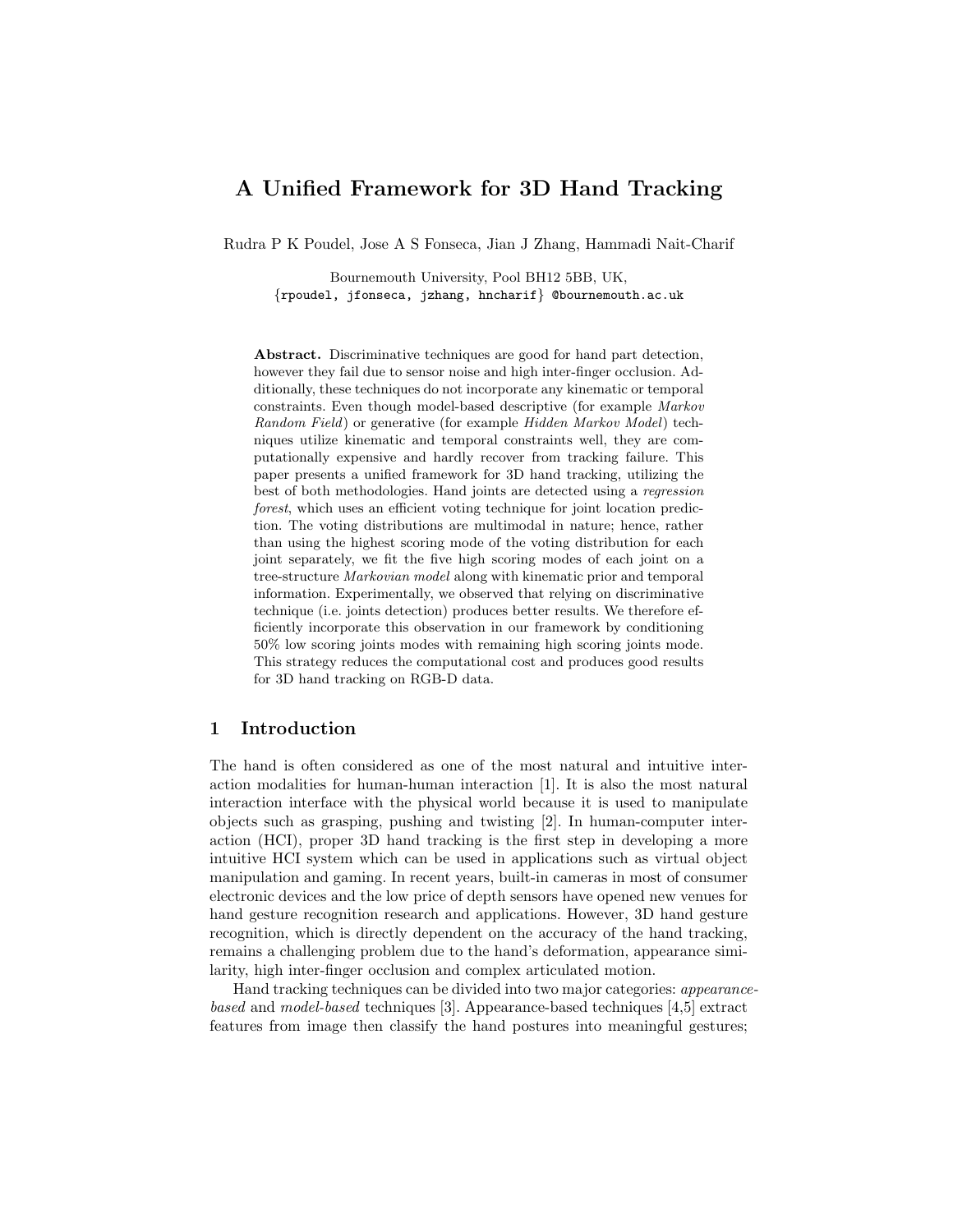hence the quality of the hand tracking depends mainly on the robustness of the features. The model-based techniques [6,7,8,9] first sample the 3D model of the hand and evaluate it against the observed data. Model-based techniques extract the hand configuration more accurately than appearance-based techniques; however model-based techniques are computationally expensive. Moreover, based on how individual hand parts are used to estimate the hand pose, hand tracking techniques can be divided into two categories, joint evidence techniques and disjoint evidence techniques [9]. Joint evidence techniques [7,9] efficiently handle occlusions but they are computationally very expensive because of the larger search space as hand having 27 degrees-of-freedom. Disjoint evidence techniques [6,8,5] are computationally efficient because they reduce the search space but need additional mechanisms to handle the occlusion and collision. The unified framework presented in this paper falls under appearance-based and disjoint evidence techniques. However, our technique does not require additional occlusion or collision handling mechanisms unlike other disjoint evidence techniques [6,5]. Our proposed framework consist of three modules: i) hand region segmentation: segments the hand region using skin and depth cues; ii) hand pose estimation: uses a regression forest to estimate the positions of the hand joints ; iii) hand tracking: uses the pose estimation, kinematic prior and temporal information to track the hand in 3D.

Inspired by the work of Girshick et el. [10] which used a regression forest to efficiently predict occluded human body joints, our joint estimation module uses a discriminative random forest [11] to classify the hand-parts and learn joints offsets at leaf nodes. Since the voted joint offsets are multimodal in nature a mean-shift [12] voting aggregation technique is used. Unlike Girshick et el. [10] which selected human body joint proposal independently, we optimize joint proposals with kinematic prior and temporal constraints globally with a Markov random Field (MRF) [13]. We added temporal information on the same semantic level and modelled as MRF (ref. fig. 1).

Keskin et al. [5] and Hamer et al. [8] are relevant for our approach. While Keskin et al.[5] used a classification forest to classify hand-parts, an artificial neural network for occlusion handling and translation vector to push joints from the finger surface to their inside positions; our technique does not require any extra occlusion handling mechanism and directly predicts the hand joints. Moreover, Keskin et al.[5] track the hand by detection (pose estimation), while we also incorporate temporal motion and hand-part length prior. On the other hand Hamer et al. [8] used a model based approach, while we use an appearance based approach. In our MRF model, joints represent MRF nodes, while hand-parts represents MRF nodes in Hamer et al. [8], hence our technique is more flexible for different hand sizes. Additionally, half of the nodes in our MRF model are fixed as explained in section 3.3.

The focus of this paper is on single hand tracking using a Kinect sensor [14]. Our contributions are as follows: i) a unified framework for 3D hand tracking which efficiently combines discriminative and descriptive techniques; ii) a regression forest based technique for hand pose estimation which performs better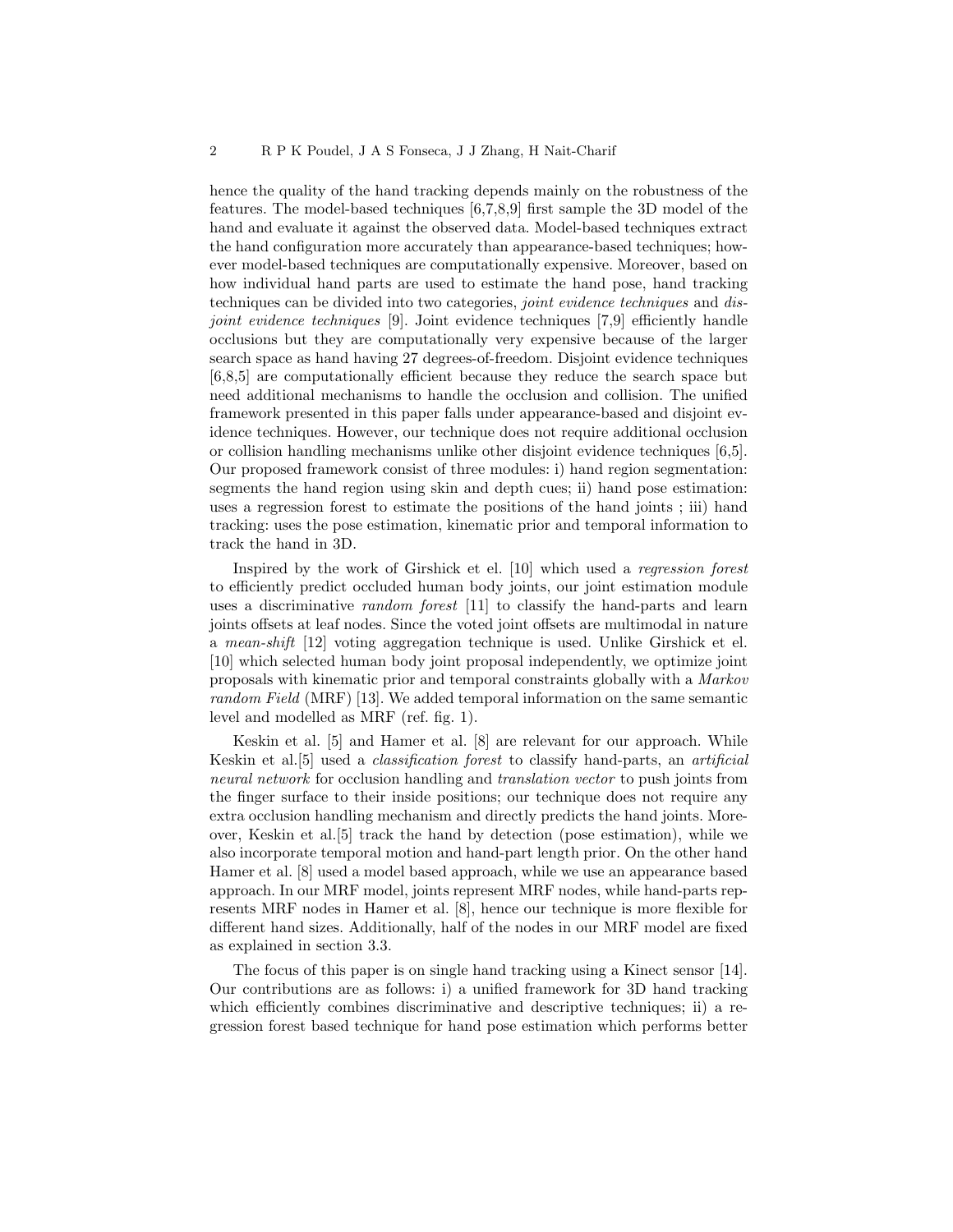than classification forest based techniques; iii) a simple way of generating better features from a larger feature space (ref. feature pool, section 4). The paper is organised as follows: section 2 describes how artificial training data is generated; section 3 presents the proposed 3D hand-tracking framework. Experiments and results are presented and discussed in section 4. Finally, section 5 concludes the paper and presents future works.

## 2 Artificial Data Generation

The aim of this paper is to build a markerless 3D hand tracking system using a RGB-D sensor. The system is to be trained to detect 3D hand poses in an RGB-D image stream. To generate enough hand pose training data, various CG hand were used, and the trained system is expected to generalize and work equally well on the real data. To simulate the Kinect noise, Gaussian noise was added to the CG generated data. The system is trained to detect 15 joints of the hand (palm's one, thumb's two and 12 joints of the remaining four fingers) and 5 finger tips, which is depicted in figure 1. Similar to the work of [15,5] the classification forest is trained on 21 regions of the hand; 15 regions are centred around each hand joints and 5 regions for finger tips and one extra region to cover up middle part of the palm as shown in figure 1.



Fig. 1. Marked hand regions and MRF model, where white nodes/joints are conditioned on black nodes/joints/fixed-nodes.

## 3 3D Hand Tracking

The proposed 3D hand tracking framework has three sub modules: hand region segmentation, hand pose estimation and hand tracking. The input to the proposed framework is a stream of RGB-D images. The hand region segmentation module takes both RGB and depth images as input, while hand pose estimation module only takes segmented depth image as an input. The final hand tracking module takes five high scoring modes of each joint. All three modules are described in detail below.

#### 3.1 Hand Region Segmentation

Both skin color and depth cues are used for the segmentation of the hand. Skin cue: A histogram based Bayesian classifier [16] is used for skin color detection. Densities of skin and non-skin color histograms are learned from the 14 thousands images of compaq dataset [16] which contains images from all ethnic groups with uncontrolled illumination and background conditions. Training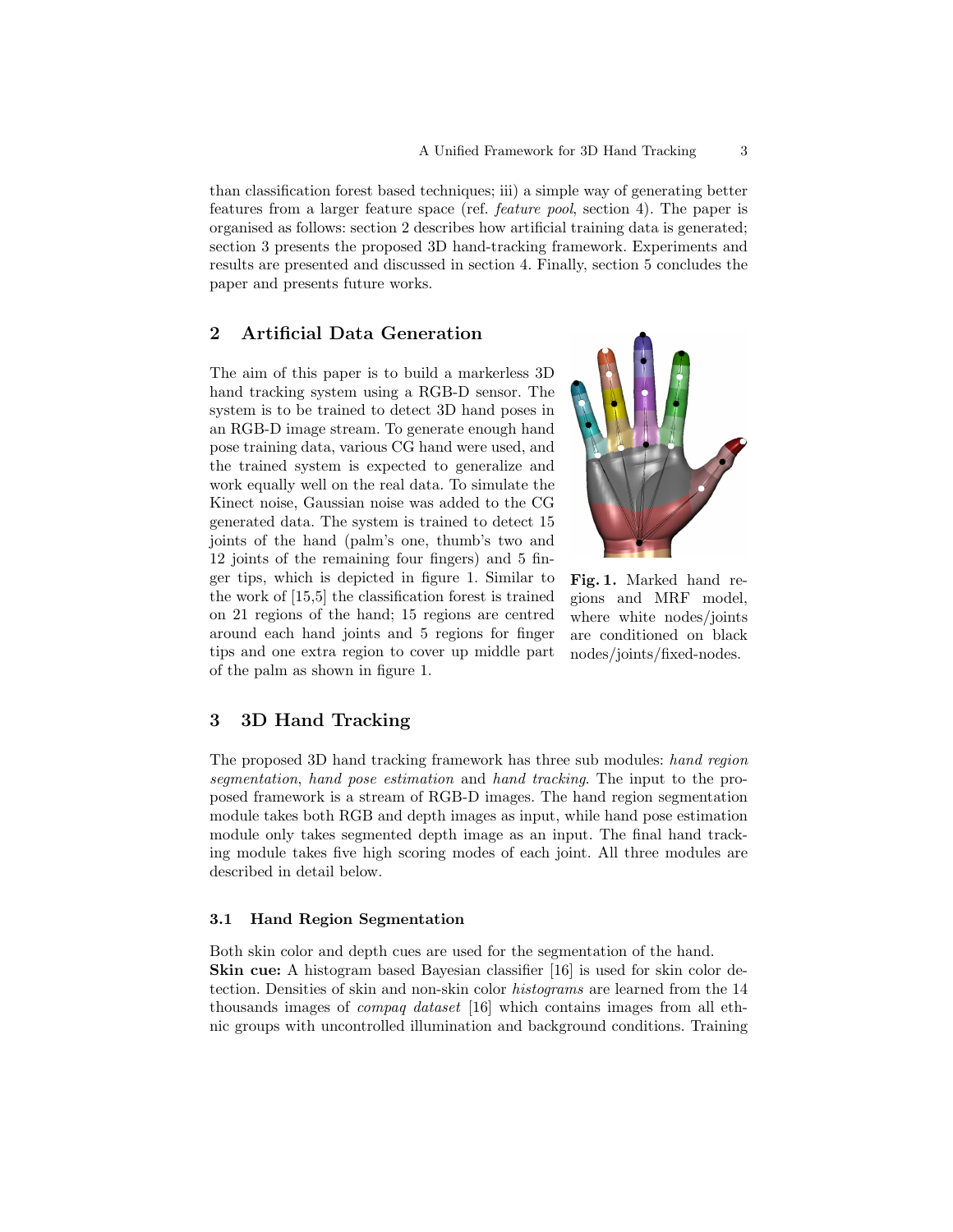using such a huge dataset makes the proposed technique equally applicable to unconstrained backgrounds, ethnic origins and lighting conditions.

Depth cue: At the initialization step we assume that the hand is the closest object in the scene to the Kinect sensor and roughly at the centre of the image. Then for a depth frame  $D$  at a time  $t$ , we assume that the hand will be inside a cuboid of width = 10 pixels and depth = 5 cm centred around the hand depth image at time  $t - 1$ . The use of a cuboid mask instead of a spherical mask makes the query of image pixels easier. Also, the hand is more likely to move either up/down or left/right faster than in diagonal directions.

Hand region segmentation: given the skin and the depth cues described above, we extract the largest region which is later provided as an input for the hand pose estimation module (ref. section 3.2).

#### 3.2 Hand Pose Estimation

Our technique uses an ensemble of decision trees [11] called a random forest to regress the hand joints. Following [17,10], we use classification nodes to split a tree and a hough voting technique at leaf nodes of the tree for joint proposals. Since using all votes from the training pixels is inhibitive due to limited memory and available processing power, reservoir sampling [18] has been used. Then mean-shift model finding technique [12] is applied on those joint proposals. The highest scoring mode of each joint is used for pose estimation, and for the hand tracking, five high scoring modes are used. The feature details, training and testing methodologies are described below.

Depth feature The quality of features has a significant influence on the quality of hand parts classification. However, because of the computational demand of random forests, simple features are used to achieve real-time computation. Hence, an efficient depth comparison feature from [15] is used, which requires only five arithmetic operations. For a pixel  $d$  of depth image  $D$ , the depth value at d is denoted by  $D(d)$ , and the depth difference feature  $\theta = (u, v)$ , the feature value  $F$  is defined as follows,

$$
F_{\theta}(D, d) = D(d + \frac{u}{D(d)}) - D(d + \frac{v}{D(d)})
$$
\n(1)

where  $u$  and  $v$  are 2D pixel offset values. The maximum length of an adult hand is 23 centimetres [19], hence a threshold is applied to  $F_{\theta}$  such as  $-25cm \leq F_{\theta} \leq$  $+25cm$ . The division by depth value of a given pixel d makes sure the feature is invariant of depth. However, since the feature (ref. equation 1) is not rotationally invariant, all possible samples of the targeted system are provided.

Classification forest Each decision tree of the random forest is trained using depth difference feature described above to classify the hand regions (ref. figure 1). Each split node of a decision tree is trained with collection of features and thresholds  $\tau$ . The aim is to split all training pixel examples to *left*, L, or *right*,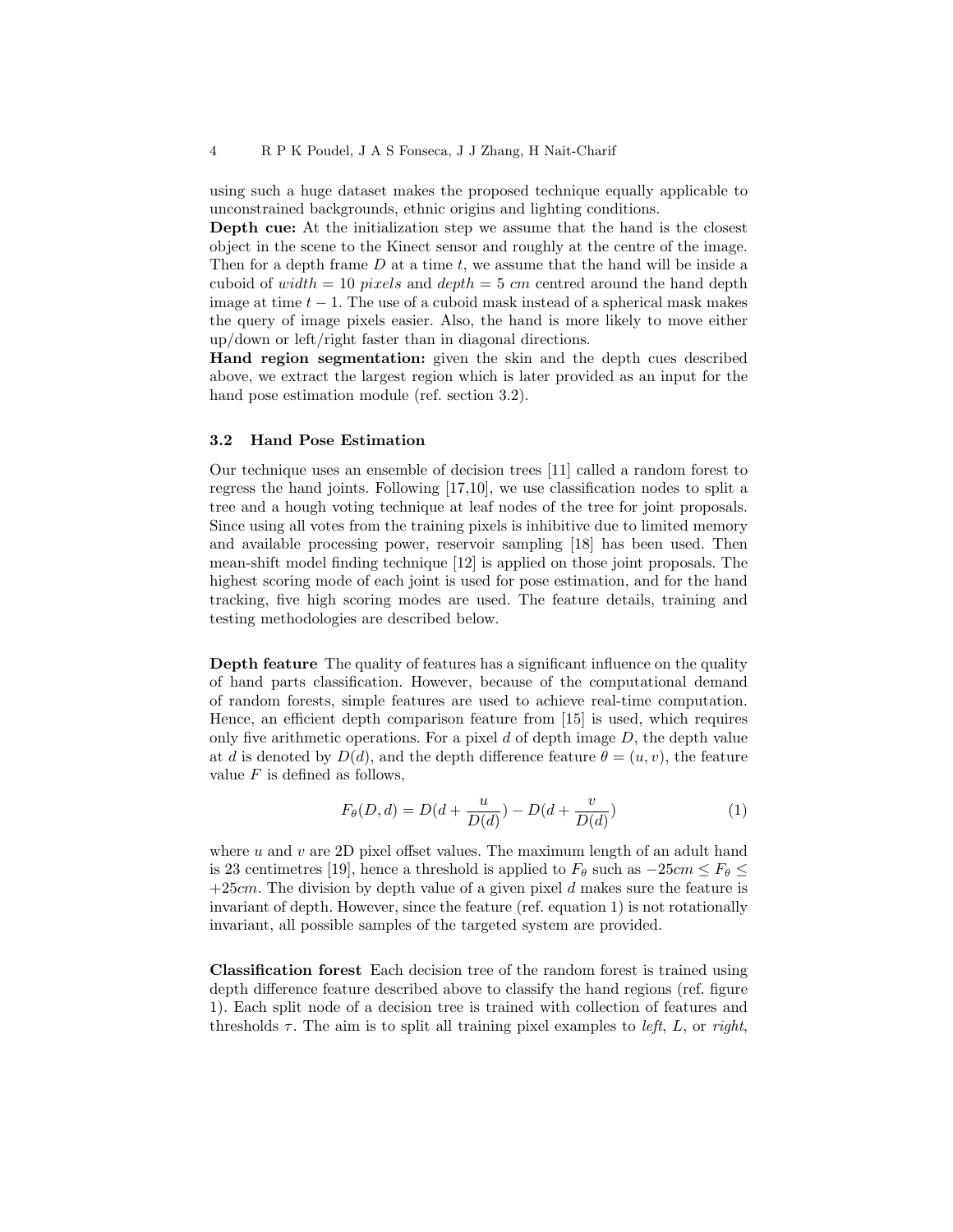R, child nodes to reduce the uncertainty of the hand region classes C. We use Shannon entropy, S, to measure the uncertainty of hand region classes defined as following,

$$
S = -\sum_{c \in C} p(c)log(p(c)) \tag{2}
$$

where,  $p(c)$  is a normalized discrete probability of a hand region class, calculated using the histogram of all training examples at the given node. Hence, the information gain  $I$  of the split node is defined as

$$
I = S - \sum_{i \in \{L, R\}} \frac{|S^i|}{|S|} S^i
$$
 (3)

Finally, each split node chooses the best combination of feature and threshold which maximizes the information gain.

Regression of joints positions at leaf nodes Unlike a regular classification tree which stores the discrete probabilities of each class at the leaf node, we store 3D offsets for each joint (i.e regression of joint position). However, voting joint position from long distance is not reliable, hence the votes which do not satisfy a distance threshold criteria are discarded. The details of leaf node training and testing techniques are defined below.

Training: The split nodes of a decision tree are learned using the classification technique described above. The voting offsets for each joint in each leaf node is learned separately. The ideal scenario is to use all voting offsets of training pixels for offset learning; however, it is practically difficult if not impossible. That is why reservoir sampling [18] with size 400 is used for offset vote collection. In the leaf node l the voting offset  $\Delta$  for the joint j is defined by  $\Delta_{lj} = P_j(x, y, z) - P_d(x, y, z)$ , where  $P_j$  is the ground truth point in the 3D space for joint j and  $P_d$  is the unprojected point of a given depth pixel in 3D space. Then, the voting offsets are clustered using mean-shift algorithm. Similarly to [10] two voting offsets from the largest clusters are used and the weight  $w_{lj}$  is formed using the number of elements in the cluster. The training bandwidth  $b_t$  and the voting threshold  $\lambda_t$  are learned using grid search and are the same for all joints.

Joint Inference: In the testing phase, absolute joint proposal points are collected by compensating learned voting offsets form all depth pixel being tested. The weight  $w_{ij}$  of the proposal points are reweighted using depth value of the pixel as there are fewer pixels for objects further from sensor. Then the meanshift mode finding algorithm is applied using the highest  $N = 500$  weighted joint proposal points which satisfy the test time threshold criteria  $\lambda_i$  for each joint j. The bandwidth  $b_i$  and threshold  $\lambda_i$  for each joint is learned using grid search.

Learning parameters The training time voting threshold and mean-shift bandwidth, and test time per-joint voting threshold and mean-shift bandwidth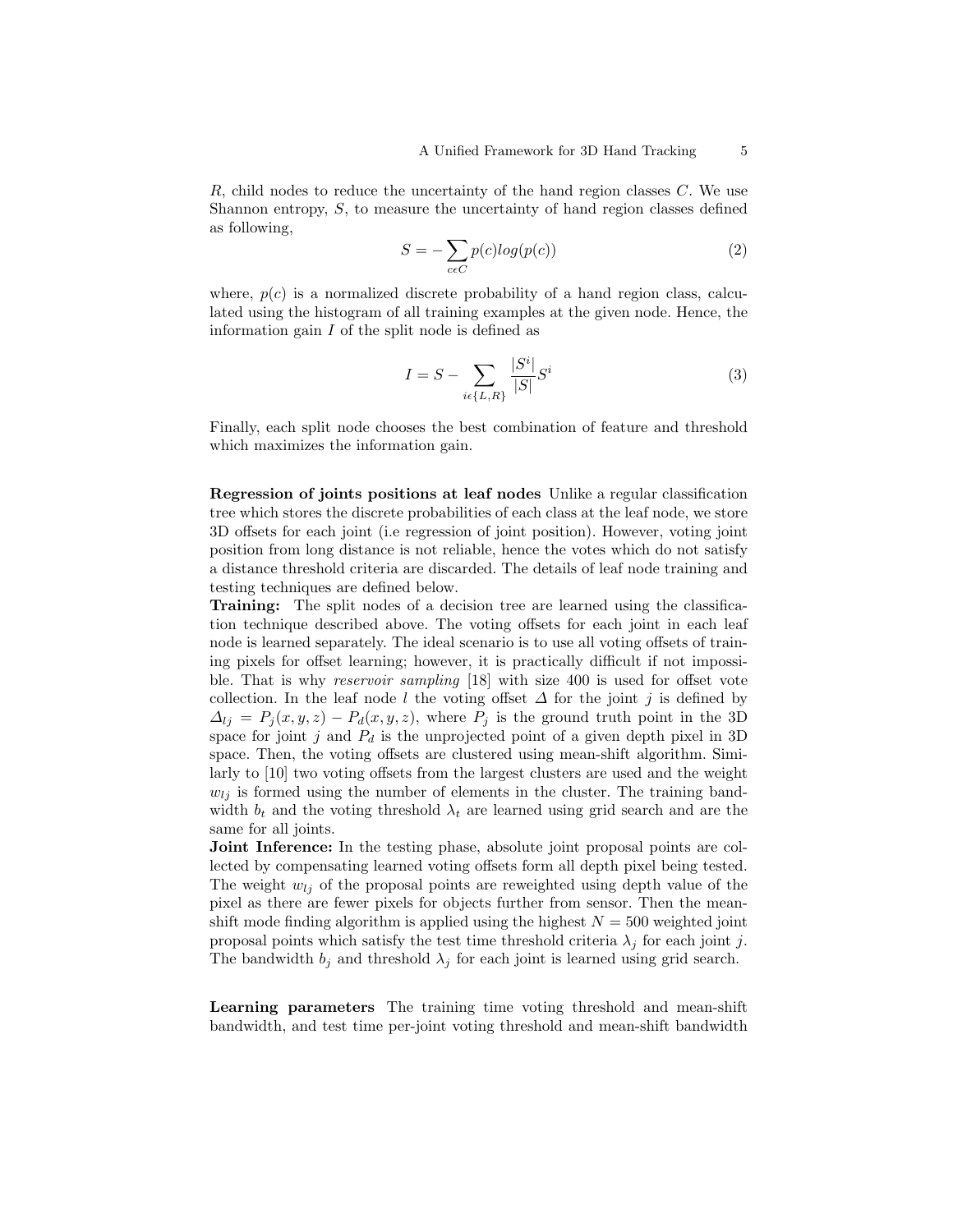

(a) Using discriminative technique (b) Propose Technique

Fig. 2. The example demonstrate the benefit of combining discriminative and descriptive model (MRF).

parameters are optimized independently. Normally these parameters are optimized together, but such a optimization is computationally expensive. Although this can be seen as a problem, the experiments show that our technique produce state-of-the-art results for hand pose estimation. The grid search is done with cross validation of 2,500 randomly selected hand poses. We found that training mean-shift bandwidth  $b_t = 0.05$  cm and the voting threshold  $\lambda_t = 15$  cm produces good result. Test time mean-shift bandwidth varies between 0.33 cm to 1.85 cm. Surprisingly, test-time voting thresholds varied significantly, from as low as 1.99 cm to 8.75 cm high. The used values of test-time bandwidths and thresholds are as follows (in cm; order: palm joint, thump metacarpals to little finger tip),

|  | Bandwidths 0.68, 0.33, 0.45, 0.87, 1.85, 0.33, 0.73, 0.35, 0.75, 0.33, 0.92,   |
|--|--------------------------------------------------------------------------------|
|  | $ 0.8, 0.92, 0.33, 0.43, 0.46, 1.2, 0.34, 0.33, 1.06, 0.68$                    |
|  | Thresholds [6.31, 8, 3.78, 2.0, 2.04, 8.75, 4.77, 3.8, 2.96, 7.31, 3.08, 3.18, |
|  | $[2.84, 7, 3.6, 2.8, 1.99, 5.85, 3.68, 2.43, 2.49]$                            |

#### 3.3 Hand Tracking

3D hand pose estimation (ref. section 3.2) would be an ideal solution for hand tracking, which could easily overcome the problems of tracking failure and initialization. Unfortunately, due to the depth sensor noise and high inter-finger occlusion pose estimation fails. To improve the hand pose estimation hand-parts kinematics and temporal motion constraints are incorporated. In the initialization step, our technique expects the hand approximately in the center of the frame. When hand joints scores are more than a threshold value in pose estimation (ref. section 3.2), we start initializing hand parts length for the next 30 frames. This gives us the hand-parts length prior. Then, we apply MRF module, which incorporates joints proposals of pose estimation module (ref. section 3.2), hand-parts prior and temporal constraints as described below,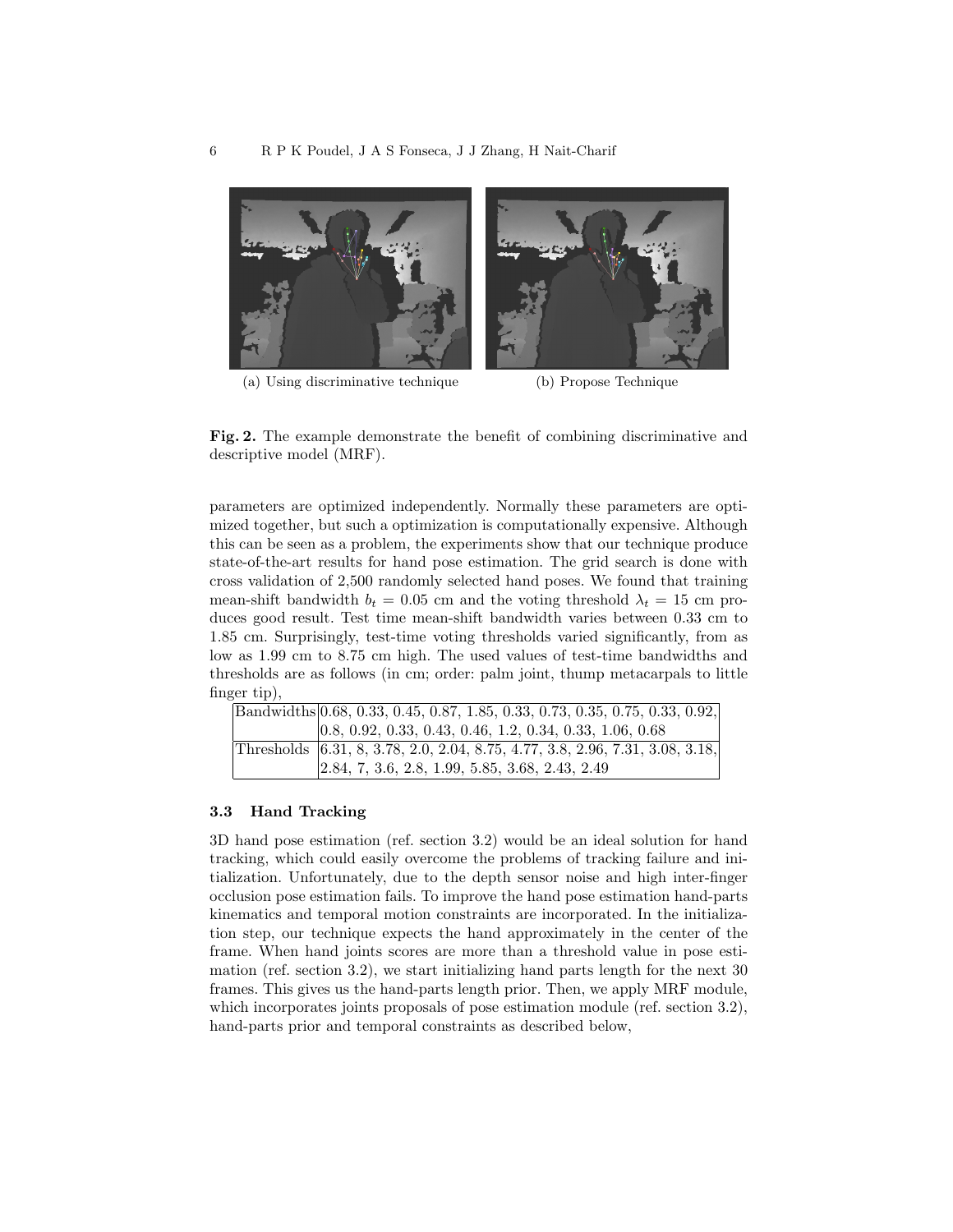**Temporal Coherence** We add two additional joint proposals  $j_{t-1}$  (last position) and  $j_{t-1} + v_j$  (projected position) with  $s_{t-1} * R_l$  and  $s_{t-1} * R_p$  scores respectively for 50% lower scoring joints. Where,  $v_j$  is the velocity of the joint j and  $R_l = 0.4$  and  $R_p = 0.5$  are the weights of last position and projected position scores respectively. Experimentally we found that assigning higher weight to projected position than to the previous position produced better results. Also, increasing last and projected positions weights provide some stability against noise but performs poorly under high occlusion and large motion. Some parts of the depth image are corrupted by noise, hence optimizing the hand-pose estimation only using joints proposals from pose estimation does not produce good results and addition of the temporal coherence feature improves our technique.

**Joint Potential** The joint/unary potential  $\phi$  is defined as

$$
\phi_i(u_i) = \frac{1}{1 + e^{-P(s)}}\tag{4}
$$

where  $P(s) = \frac{s}{\sigma_s}$ , s is the score of the joint position hypothesis and  $\sigma_s = 0.015$ cm is the score noise as well as normalization factor.

Kinematic Constraints The structural connection between hand joints are modelled as kinematic constraints, which is defined as

$$
\psi_{i,j}(u_i, u_j) = e^{-\left(\frac{diff}{\sigma_{diff}}\right)}\tag{5}
$$

where  $diff$  is the difference between hand-part length prior and the distance between connected joints (ref. MRF model fig. 1).  $\sigma_{diff} = 10cm$  is the noise of a hand-part length.

We used message passing algorithm, *belief propagation* [13,20], to maximize the likelihoods defined in equations  $4$  and  $5$ . Joint  $i$  with number of neighbours  $N(i)$ , sends a message to neighbour  $j \in N(i)$  when it gets messages from all nodes except j. The message from i to j,  $m_{i\rightarrow j}(u_j)$ , for a joint proposal  $u_j$  is defined as

$$
m_{i \to j}(u_j) = \sum \phi_i(u_i) . \psi_{i,j}(u_i, u_j) \prod_{k \in N(i) \setminus j} m_{k \to i}(u_i)
$$
(6)

Finally, the belief of a joint proposal is define as

$$
b_i(u_i) = \phi_i(u_i) \prod_{j \in N(i)} m_{j \to i}(u_i)
$$
\n<sup>(7)</sup>

We have used only one maximum scoring joint position for 50% higher scoring joints (fixed nodes) and the five higher scoring joint positions (modes of mean-shift) plus two additional positions as explained in the temporal coherence section for the remaining 50% nodes. This strategy allows us to give more weight to the discriminative technique and recover the best possible hand pose using kinematic constraints and temporal coherence. We do not use positional constraints for the joints as that would violate the tree-structure of the MRF model, also the processing time of belief propagation [20] would increase from 2.5 milliseconds (ms) to 6 ms per frame on a single core 3.33 GHz processor.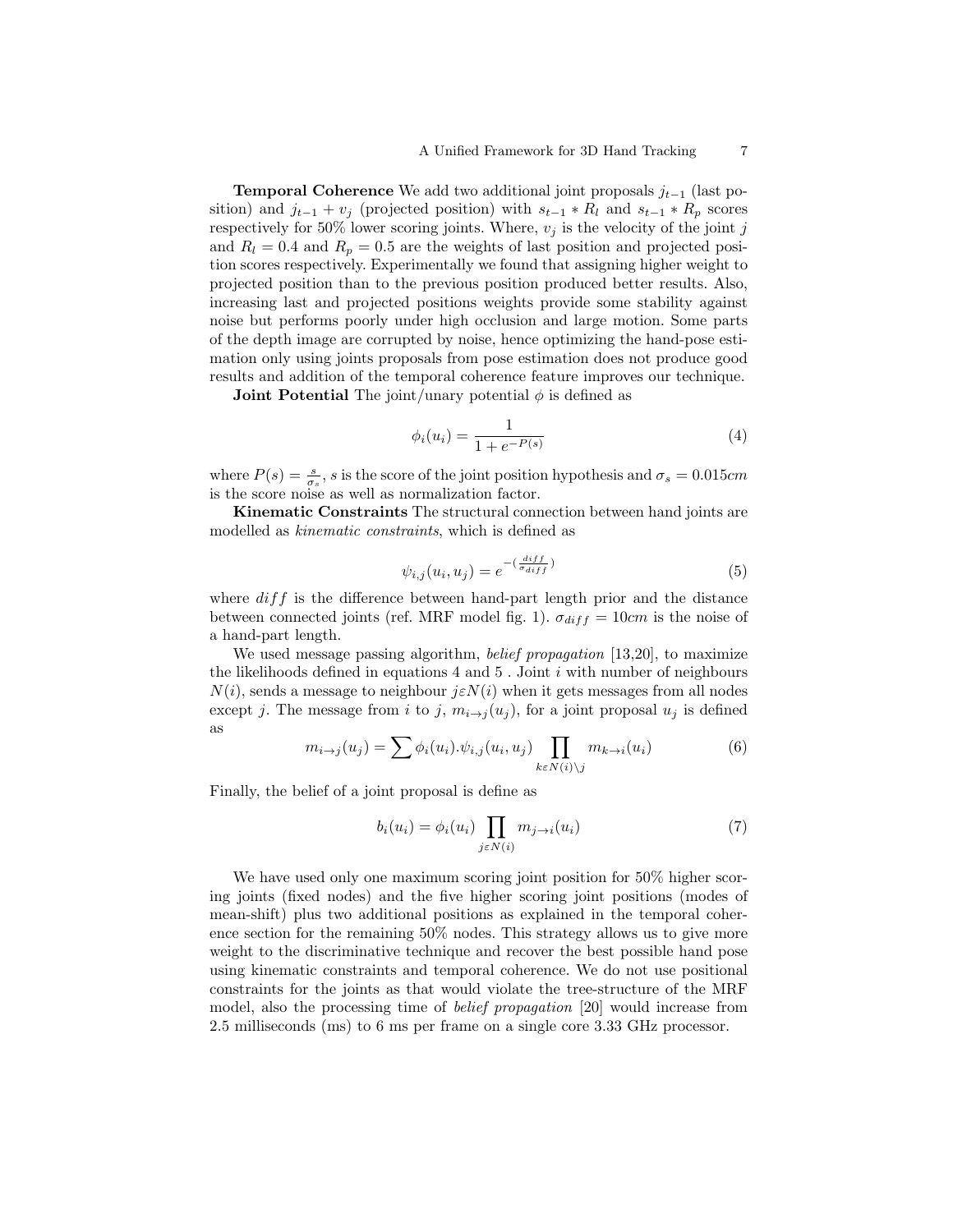

Fig. 3. Panel (a) compares the mean square error (MSE) between our regression forest and classification forest (CF) techniques for hand pose estimation. Panel (b) shows the mean square error of our technique for hand pose estimation using 150 thousands data for various hand poses.

## 4 Results and Discussion

The data for all experiments are artificially generated as mentioned in section 2. While this can be seen as a drawback but the experimental results show that it works equally well on the real data during the testing phase. In this section, first we compare regression forest and classification forest techniques [5] to justify the use of the regression forest in our proposed framework. For all experiments, we trained three trees with different poses- spreading, grasping, one finger, two fingers, three fingers, four fingers, pointing with index finger, shooting pose with thumb and index finger in wider directions (rotation angles in degree- along x-axis: -30 back to 85 front; along y-axis: -85 to 85; along z-axis: -85 to 85). Comparisons with classification forest based technique: we have compared the current state-of-the-art hand pose estimation technique [5] with our proposed pose estimation technique for straight hand spreading poses. Three classification trees are trained with tree depth 10 and three thousands data. As all hand parts are visible, there is no need for an occlusion handling module such as an artificial neural network used by authors in [5]. Transformation matrices are learned to push joints prediction from the surface to inside positions. Classification trees are common for both techniques, hence our technique inherits the same advantage and disadvantage created by the above mentioned experimental conditions. The mean square errors (MSEs) are presented in figure 3(a). We did not compare proximal joints because proximal joints are in the middle of the hand-part regions from back side of the hand but not the same case from front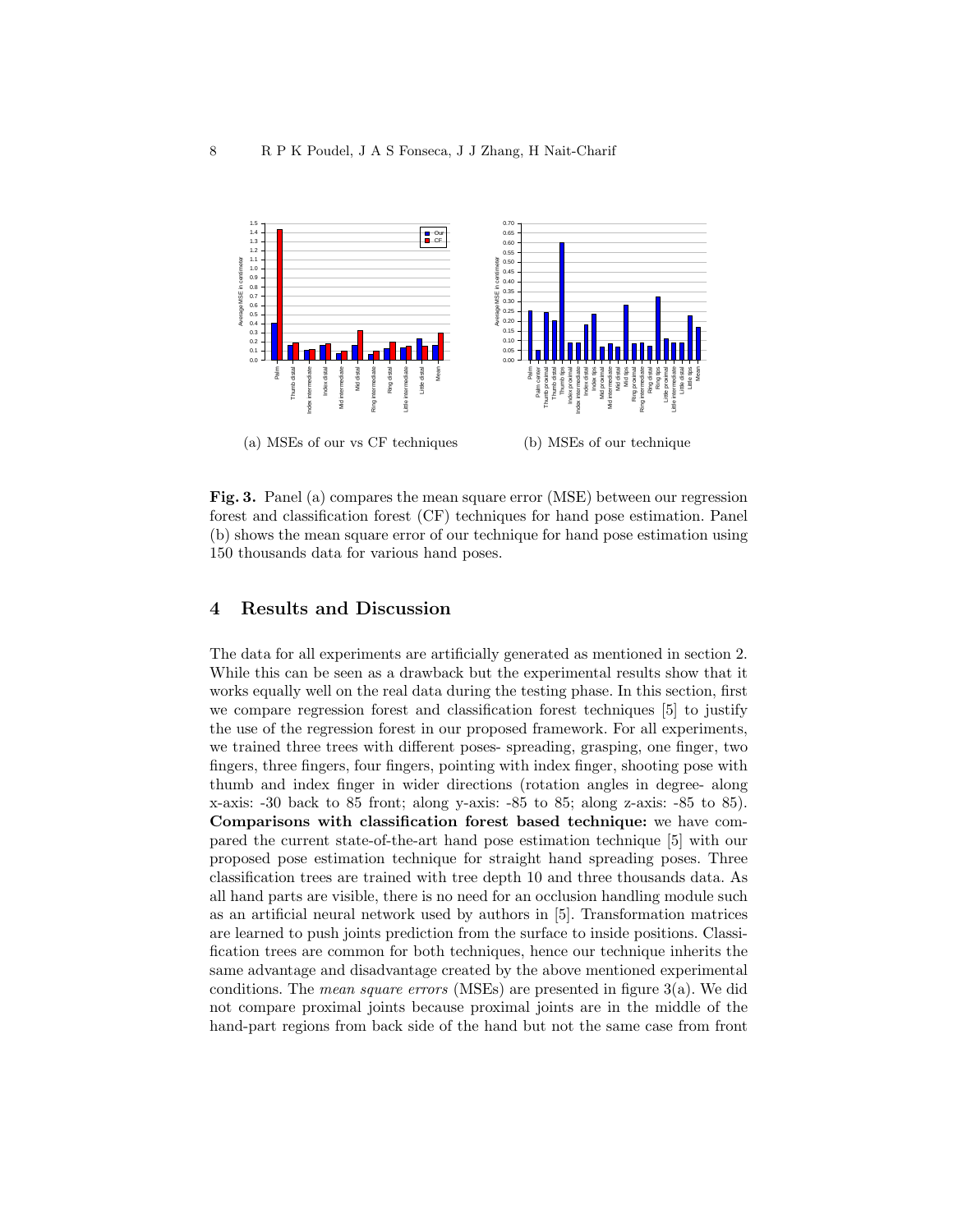

Fig. 4. Panel (a) hand-parts pixels classification precision plot against various window sizes. The triangle is precision of the *feature pool* technique (use of most frequently used features by split nodes of classification trees from all windows sizes). Panel (b) shows MSEs for range of thresholds. Panel (c) shows MSE for various training data size. Panel (d) shows MSEs of different tree depths.

and this condition is more favourable to our technique, which uses voting offset rather than finding the center of probability mass function in mean-shift [5]. The proposed hand-pose detection technique clearly outperforms classification forest based technique in estimating the positions of joints except distal joint of the little finger. We have also noticed that when the hand-region is large and the shape is not regular in all directions the MSE is higher.

Feature pool: We observed that there is a positive correlation between pixel classification accuracy and the regression of joint as our regression forest shares the same classification split nodes. Hence, for the feature selection we have measured pixels classification precision. First, we used 3200 uniform features with different window sizes, the results are presented in figure 4(a). We found that even though larger length features are useful, they are more sparse as the number of features is restricted to 3200. Hence, the performance decreased. Then, we selected the same number of the most frequently used features from all experiments and got better results. Such a pool of features is used for all other experiments.

Unlike other parameters, the number of thresholds has almost no or little effect on the accuracy (ref: figure 4(b)) of the hand pose estimation. We found that with higher numbers of training images, thresholds between 30-35 work better. In contrast, the value of the tree depth has significant effect in the accuracy. Due to the computational and memory limitations, we restricted the depth of trees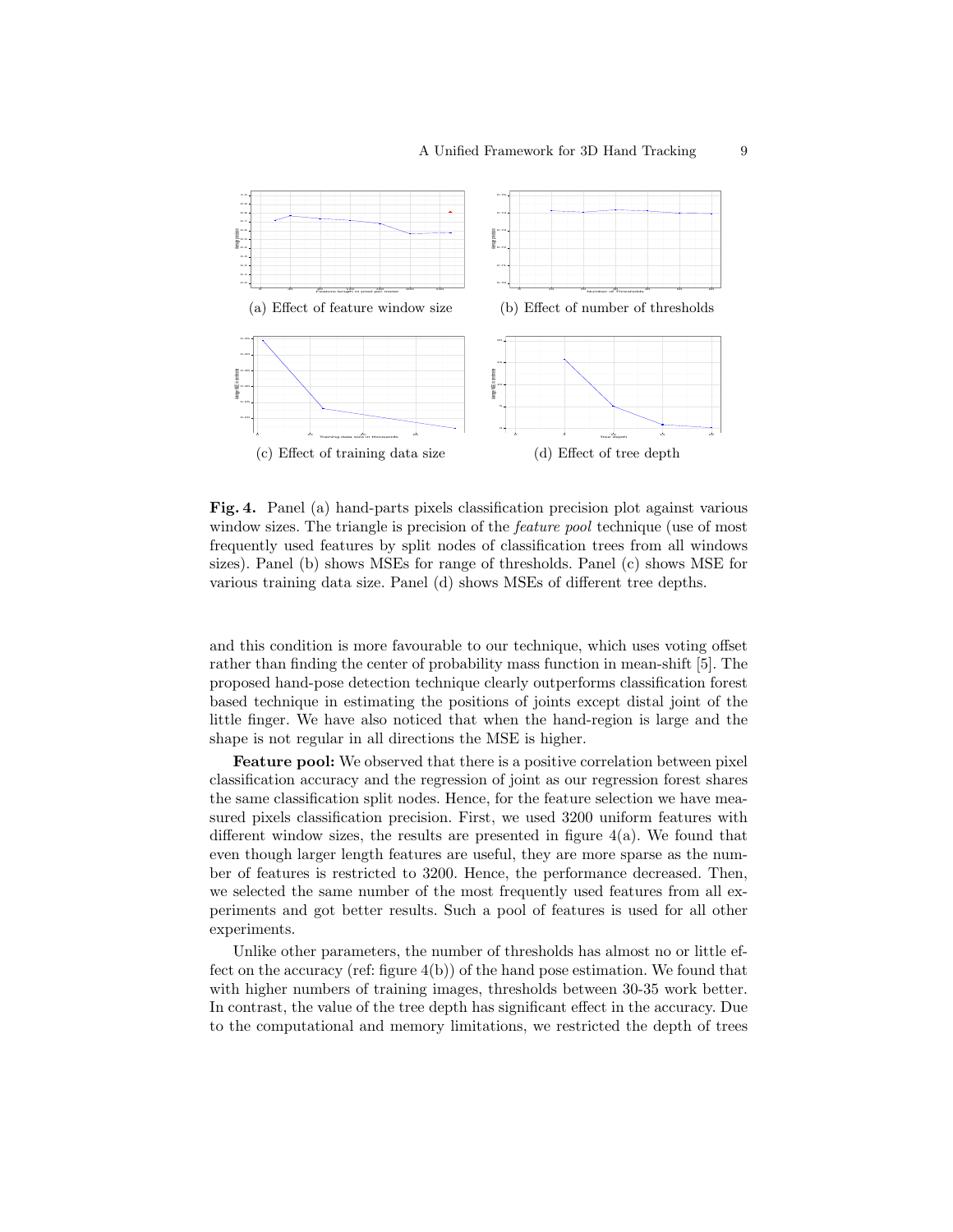

Fig. 5. Examples of hand pose estimation. The top row is Kinect depth images and bottom two rows are artificial data.

to 20 (ref: figure  $4(d)$ ). We noticed that with a tree depths lower than 10, the classification forest technique performs better than the regression forest based technique. The training dataset size is dependent upon the variation of hand poses as well. The proposed technique works reasonably well when the dataset contains more than 30 thousand training images (ref: figure  $4(c)$ ). Due to the limitation of computational resources we could not train our framework with more data. And we believe that the accuracy of our framework can be increased with more training data (ref. *effect of data size* fig.  $4(c)$ ).

The MSE of our technique is plotted on figure 3(b). Finger tips are likely to be occluded in certain poses more than other hand-parts, hence MSEs of finger tips are higher. Figure 4 shows few examples of hand pose regression. These results clearly show how well the proposed technique was able to capture the 3D pose of the hand. Figure 2(b) shows the benefit of proposed technique over discriminative techniques. Proposed technique could not recover good hand pose when the noise continues for more than 4-6 frames and there are strong false positive joints proposals. Also, proposed technique fails on unseen hand poses in training time. We did not provide forward movement of single finger in training time, hence in demo it fails in those situations.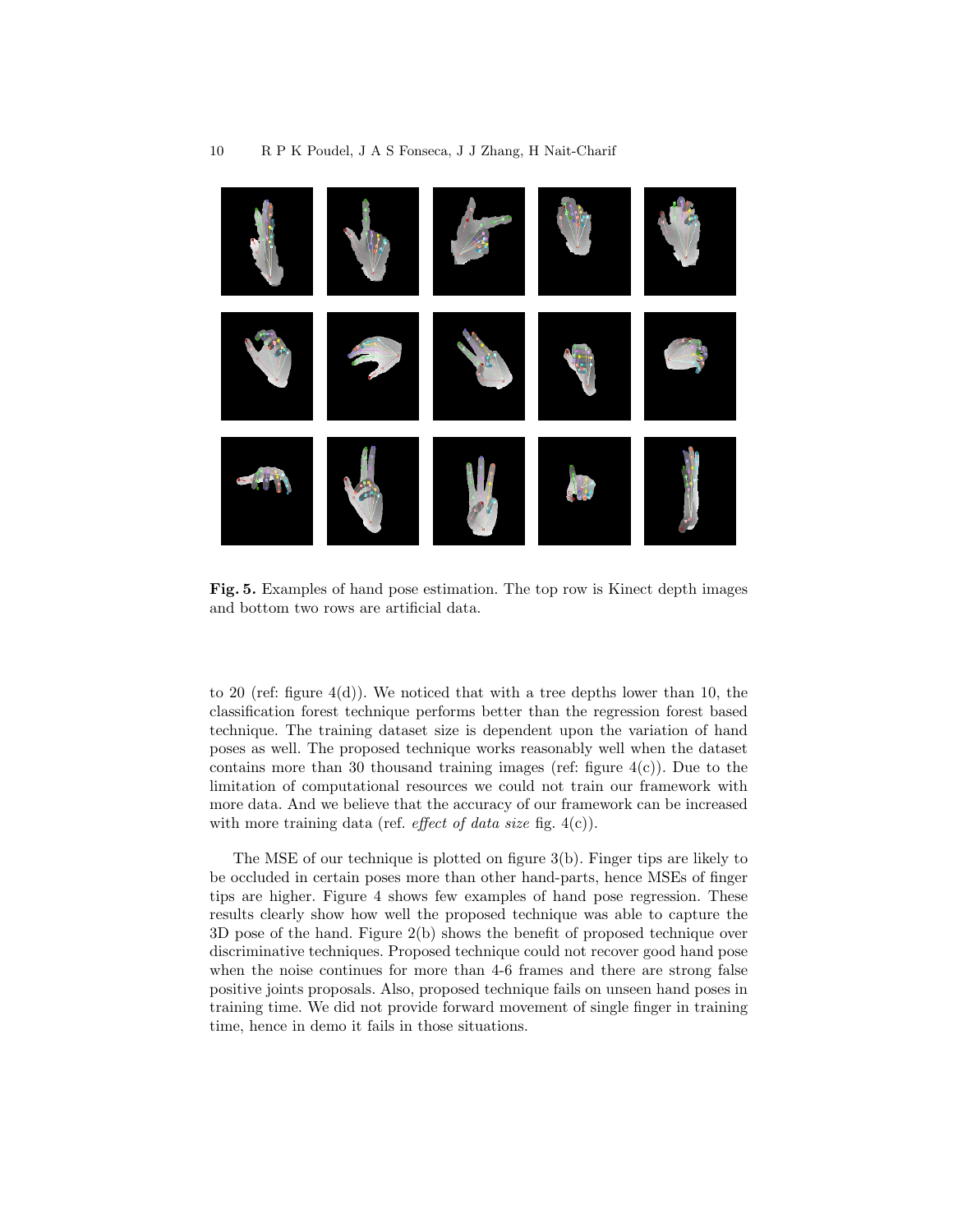## 5 Conclusion

This paper presented a markerless 3D hand tracking framework, which efficiently combined discriminative and descriptive techniques. Giving more weight to discriminative technique by fixing high scoring joints/MRF-nodes taking full advantage of discriminative technique. Added temporal coherence enables to recover joints position from noises. Modelling hand joints as unary potential of the MRF model captures hand-parts length variation efficiently. We have demonstrated that the regression forest based technique outperforms the classification forest based technique for hand pose estimation. In our knowledge, the proposed technique is the first disjoint evidence technique which does not requires additional occlusion handling module for hand pose estimation. We have demonstrated that the feature pool technique is simple yet efficient way of generating features from larger feature spaces. In future, we aim to build a complete 3D hand tracking and gesture recognition system for better HCI experience.

## References

- 1. Wang, X., Zhang, X., Dai, G.: Tracking of deformable human hand in real time as continuous input for gesture-based interaction. In: International Conference on Intelligent User Interfaces, ACM (2007) 235–242
- 2. Caridakis, G., Karpouzis, K., Drosopoulos, A., Kollias, S.: SOMM: self organizing markov map for gesture recognition. Pattern Recognition Letters 31 (2010) 52–59
- 3. Erol, A., Bebis, G., Nicolescu, M., Boyle, R.D., Twombly, X.: Vision-based hand pose estimation: A review. Computer Vision and Image Understanding 108 (2007) 52–73
- 4. Wu, Y., Lin, J., Huang, T.: Analyzing and capturing articulated hand motion in image sequences. PAMI 27 (2005) 1910–1922
- 5. Keskin, C., Kirac, F., Kara, Y., Akarun, L.: Real time hand pose estimation using depth sensors. In: ICCV Workshops. (2011) 1228–1234
- 6. Sudderth, E., Mandel, M., Freeman, W., Willsky, A.: Distributed occlusion reasoning for tracking with nonparametric belief propagation. NIPS 17 (2004) 1369–1376
- 7. Martin, De La G., M., Paragios, N., Fleet, D.J.: Model-based hand tracking with texture, shading and self-occlusions. In: CVPR. (2008)
- 8. Hamer, H., Schindler, K., Koller-Meier, E., Gool, L.V.: Tracking a hand manipulating an object. In: ICCV. (2009) 1475–1482
- 9. Oikonomidis, I., Kyriazis, N., Argyros, A.A.: Efficient model-based 3d tracking of hand articulations using kinect. In: BMVC. (2011)
- 10. Girshick, R., Shotton, J., Kohli, P., Criminisi, A., Fitzgibbon, A.: Efficient regression of general-activity human poses from depth images. In: ICCV. (2011) 415–422
- 11. Breiman, L.: Random forests. Machine learning 45 (2001) 5–32
- 12. Comaniciu, D., Meer, P.: Mean shift: A robust approach toward feature space analysis. PAMI 24 (2002) 603–619
- 13. Yedidia, J.S., Freeman, W.T., Weiss, Y.: Constructing free-energy approximations and generalized belief propagation algorithms. IEEE Transactions on Information Theory 51 (2005) 2282–2312
- 14. Kinect: Xbox kinect (2013) [Accessed 10 March 2013].